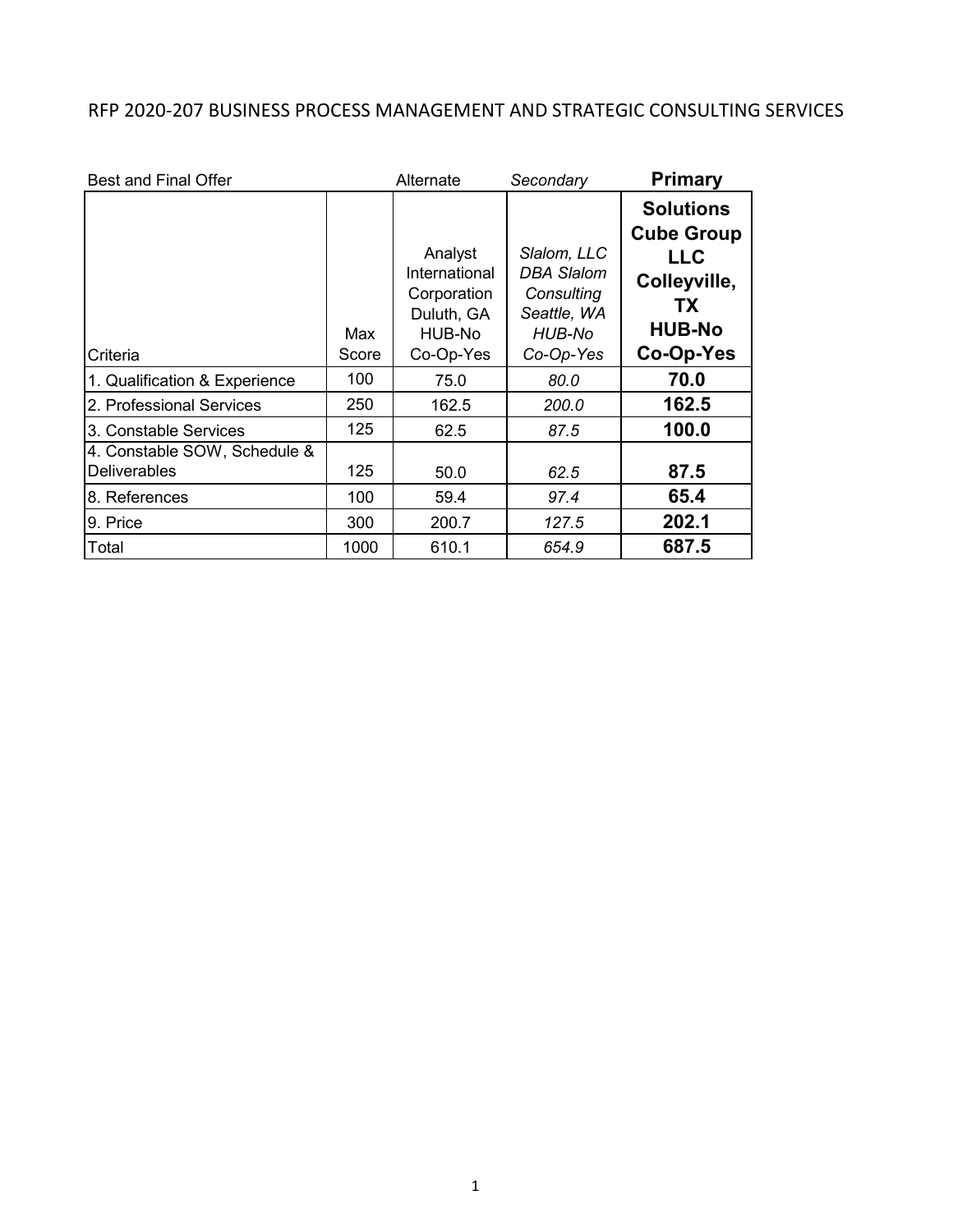## Post Demo Scores

|                               | Max   | Alvarez and<br>Marsal<br>Corporate<br>Performance<br>Improvement,<br>LLC.<br>Houston, TX | Analyst<br>International<br>Corporation<br>Duluth, GA | Durabante LLC<br>Sparks, MD | <b>GxP Partners</b><br><b>LLC</b><br>Levittown, PA |
|-------------------------------|-------|------------------------------------------------------------------------------------------|-------------------------------------------------------|-----------------------------|----------------------------------------------------|
| Criteria                      | Score | HUB-No                                                                                   | HUB-No                                                | HUB-No                      | HUB-No                                             |
| 1. Qualification & Experience | 100   | 60.0                                                                                     | 75.0                                                  | 65.0                        | Withdrew                                           |
| 2. Professional Services      | 250   | 150.0                                                                                    | 162.5                                                 | 150.0                       |                                                    |
| 3. Constable Services         | 125   | 62.5                                                                                     | 62.5                                                  | 75.0                        |                                                    |
| 4. Constable SOW, Schedule &  |       |                                                                                          |                                                       |                             |                                                    |
| <b>IDeliverables</b>          | 125   | 50.0                                                                                     | 50.0                                                  | 50.0                        |                                                    |
| 8. References                 | 100   | 92.7                                                                                     | 59.4                                                  | 30.7                        |                                                    |
| 9. Price                      | 300   | 51.6                                                                                     | 191.6                                                 | 116.8                       |                                                    |
| Total                         | 1000  | 466.8                                                                                    | 601.0                                                 | 487.5                       |                                                    |

|                               | Max   | Slalom, LLC<br><b>DBA Slalom</b><br>Consulting<br>Seattle, WA | Solutions<br>Cube Group<br><b>LLC</b><br>Colleyville, TX | Stone Oak<br><b>Solutions</b><br>New Braunfels,<br>ТX | VirtueServe<br><b>LLC DBA</b><br><b>VirtueS</b><br>Coppell, TX |
|-------------------------------|-------|---------------------------------------------------------------|----------------------------------------------------------|-------------------------------------------------------|----------------------------------------------------------------|
| Criteria                      | Score | HUB-No                                                        | HUB-No                                                   | HUB-No                                                | <b>HUB-Yes</b>                                                 |
| 1. Qualification & Experience | 100   | 80.0                                                          | 70.0                                                     | 25.0                                                  | 65                                                             |
| 2. Professional Services      | 250   | 200.0                                                         | 162.5                                                    | 50.0                                                  | 137.5                                                          |
| 3. Constable Services         | 125   | 87.5                                                          | 100.0                                                    | 25.0                                                  | 50                                                             |
| 4. Constable SOW, Schedule &  |       |                                                               |                                                          |                                                       |                                                                |
| Deliverables                  | 125   | 62.5                                                          | 87.5                                                     | 25.0                                                  | 62.5                                                           |
| 8. References                 | 100   | 97.4                                                          | 65.4                                                     | 62.7                                                  | 31.349                                                         |
| 9. Price                      | 300   | 108.2                                                         | 156.6                                                    | 240.7                                                 | 218.3                                                          |
| Total                         | 1000  | 635.6                                                         | 642.0                                                    | 428.4                                                 | 564.7                                                          |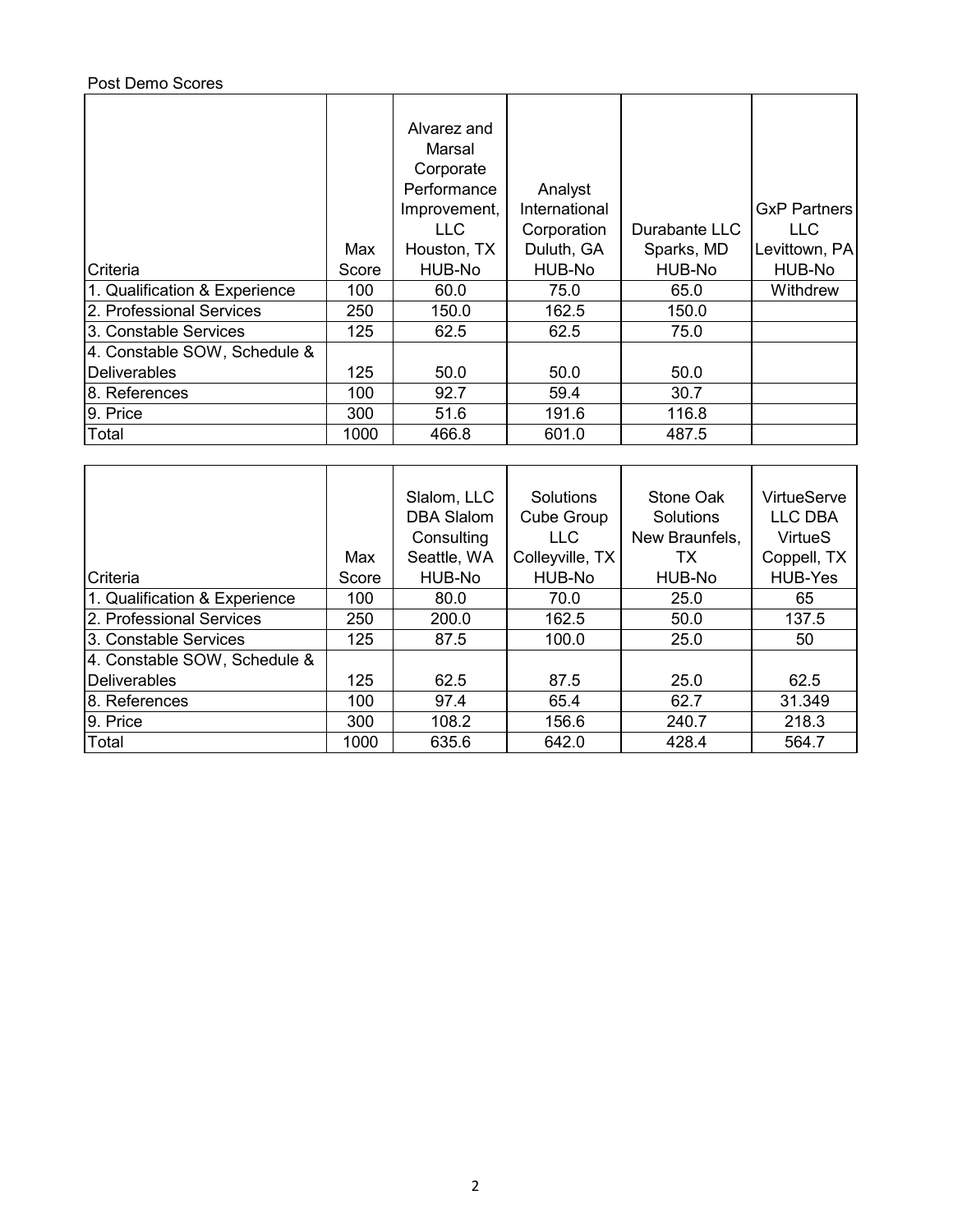## Original Scores

|                               | Max   | Alvarez and<br>Marsal<br>Corporate<br>Performance<br>Improvement,<br>LLC.<br>Houston, TX | Analyst<br>International<br>Corporation<br>Duluth, GA | <b>Bright Morning</b><br>Consulting<br>Silverthorne, CO | Cprime Inc.<br>San Mateo,<br>CA. |
|-------------------------------|-------|------------------------------------------------------------------------------------------|-------------------------------------------------------|---------------------------------------------------------|----------------------------------|
| Criteria                      | Score | HUB-No                                                                                   | HUB-No                                                | HUB-No                                                  | HUB-No                           |
| 1. Qualification & Experience | 100   | 95.0                                                                                     | 60.0                                                  | 60.0                                                    | 50                               |
| 2. Professional Services      | 250   | 212.5                                                                                    | 162.5                                                 | 137.5                                                   | 162.5                            |
| 3. Constable Services         | 125   | 100.0                                                                                    | 87.5                                                  | 62.5                                                    | 62.5                             |
| 4. Constable SOW, Schedule &  |       |                                                                                          |                                                       |                                                         |                                  |
| Deliverables                  | 125   | 75.0                                                                                     | 75.0                                                  | 62.5                                                    | 62.5                             |
| 8. References                 | 100   | 92.7                                                                                     | 59.4                                                  | 66.7                                                    | 31.7                             |
| 9. Price                      | 300   | 45.6                                                                                     | 179.5                                                 | 117.8                                                   | 62.0                             |
| Total                         | 1000  | 620.8                                                                                    | 623.8                                                 | 507.0                                                   | 431.2                            |

|                               |       | <b>Directed</b><br>Durabante |            | <b>GxP Partners</b> | Indigo Beam |
|-------------------------------|-------|------------------------------|------------|---------------------|-------------|
|                               |       | Analytics, Inc.              | LLC.       | <b>LLC</b>          | <b>LLC</b>  |
|                               | Max   | Alexandria, VA               | Sparks, MD | Levittown, PA       | Houston, TX |
| Criteria                      | Score | HUB-No                       | HUB-No     | HUB-No              | HUB-No      |
| 1. Qualification & Experience | 100   | 40.0                         | 80.0       | 65.0                | 60.0        |
| 2. Professional Services      | 250   | 112.5                        | 225.0      | 162.5               | 150.0       |
| 3. Constable Services         | 125   | 100.0                        | 100.0      | 75.0                | 87.5        |
| 4. Constable SOW, Schedule &  |       |                              |            |                     |             |
| <b>Deliverables</b>           | 125   | 37.5                         | 75.0       | 87.5                | 100.0       |
| 8. References                 | 100   | 92.7                         | 30.7       | 32.7                | 54.7        |
| 9. Price                      | 300   | 99.9                         | 113.4      | 221.5               | 124.3       |
| Total                         | 1000  | 482.6                        | 624.1      | 644.1               | 576.5       |

|                               |       | <b>MFR</b>         |                     | Slalom, LLC            | Solutions    |
|-------------------------------|-------|--------------------|---------------------|------------------------|--------------|
|                               |       | Consultants,       |                     | <b>DBA</b>             | Cube Group   |
|                               |       | Productive<br>Inc. |                     | <b>SlalomConsultin</b> | <b>LLC</b>   |
|                               |       | Philadelphia,      | <b>Outcomes LLC</b> | g                      | Colleyville, |
|                               | Max   | <b>PA</b>          | Dallas, GA          | Seattle, WA            | ТX           |
| Criteria                      | Score | HUB-Yes            | HUB-No              | HUB-No                 | HUB-No       |
| 1. Qualification & Experience | 100   | 40.0               | 50.0                | 75.0                   | 60.0         |
| 2. Professional Services      | 250   | 112.5              | 137.5               | 200.0                  | 162.5        |
| 3. Constable Services         | 125   | 100.0              | 62.5                | 100.0                  | 100.0        |
| 4. Constable SOW, Schedule &  |       |                    |                     |                        |              |
| Deliverables                  | 125   | 37.5               | 37.5                | 100.0                  | 100.0        |
| 8. References                 | 100   | 92.7               | 94.7                | 97.4                   | 65.4         |
| 9. Price                      | 300   | 105.6              | 105.2               | 91.2                   | 122.9        |
| Total                         | 1000  | 488.3              | 487.4               | 663.5                  | 610.7        |